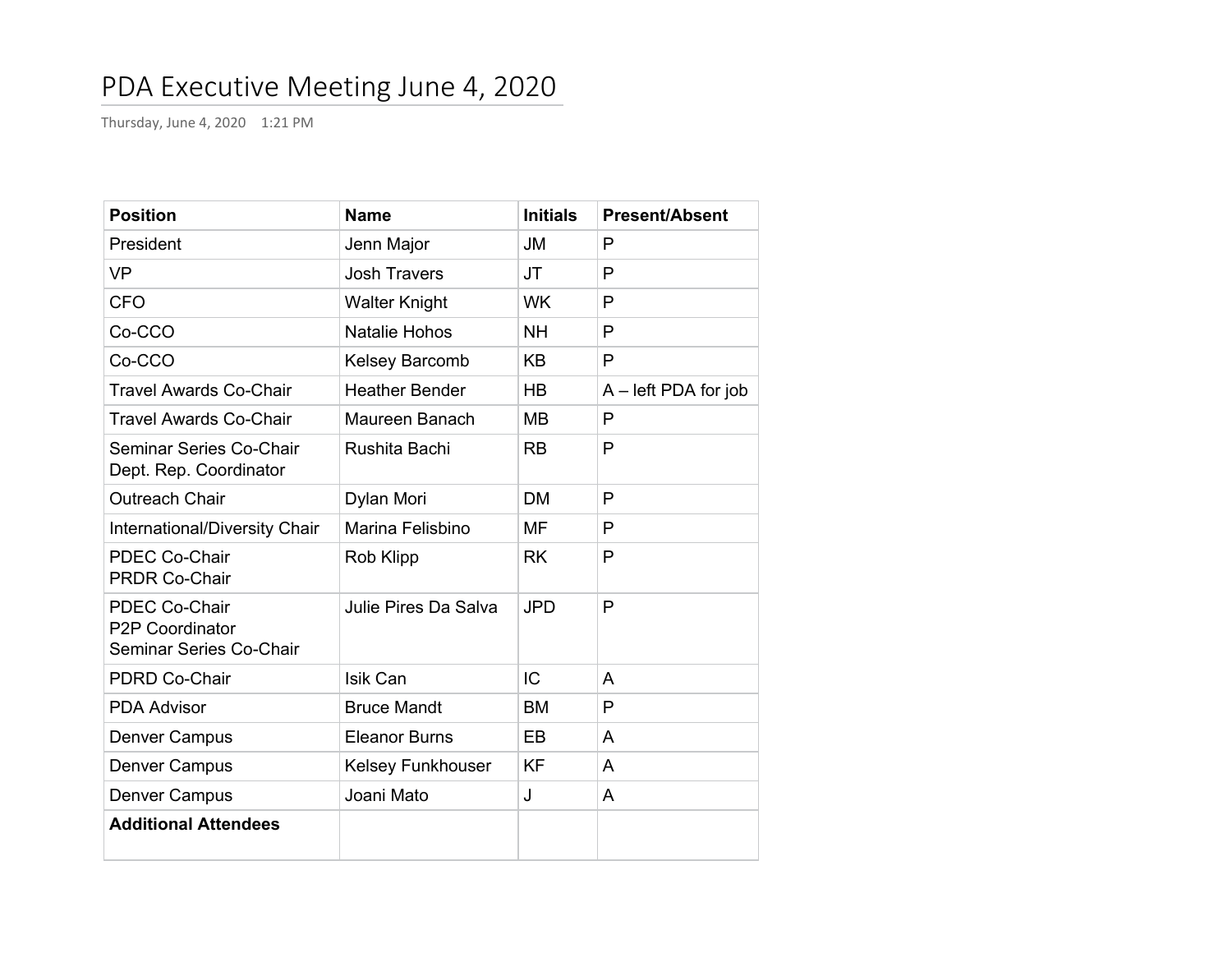## **Action Items from Previous Meeting**

All – think of ideas to use our money for and let WK know ASAP

MB – follow up working on travel awards

## **Meeting Minutes:**

June 4th, 2020

1:30-2:30PM

Zoom link: <https://ucdenver.zoom.us/j/94244134306>

- 1. Close out the budget
	- a. Did we get approval for final gift cards
		- i. JM Did we get the final gift cards approved
		- ii. WK Submitted paper work will follow up soon. Don't want to put too much pressure since there is a lot going on. No news might be good news.
		- iii. JM Will reach out to the first person I picked and given them the gift card we do have
		- iv. WK first one is probably safe but wait on others
		- v. JM– only other thing we asked for is money for seminar series.
		- vi. WK Also waiting to hear. Working on a service award as well.
		- vii. JM Have over three weeks, even if we picked someone after June would still be okay if we buy gift card now.
		- viii. WK With this stuff not in the budget we spent \$3800, we won't use all our money because of COVID. Did everything we could with the political room we have
		- ix. BM Frame this as you self-imposed a budget freeze and opted to not do some activities is spirt of fiscal conservation
- 2. Final Activities for the year
	- a. JM are we going to have any other activities
	- b. JDP The seminar flyer is ready, we will send out the invite and put it on slack. On June 18th
	- c. JM did happy hour or P2P have enough attendance or do we want to do those
	- d. RK Happy hour is hard for me, working evenings in lab. Could do coffee hour if worth trying
	- e. JM Like a check in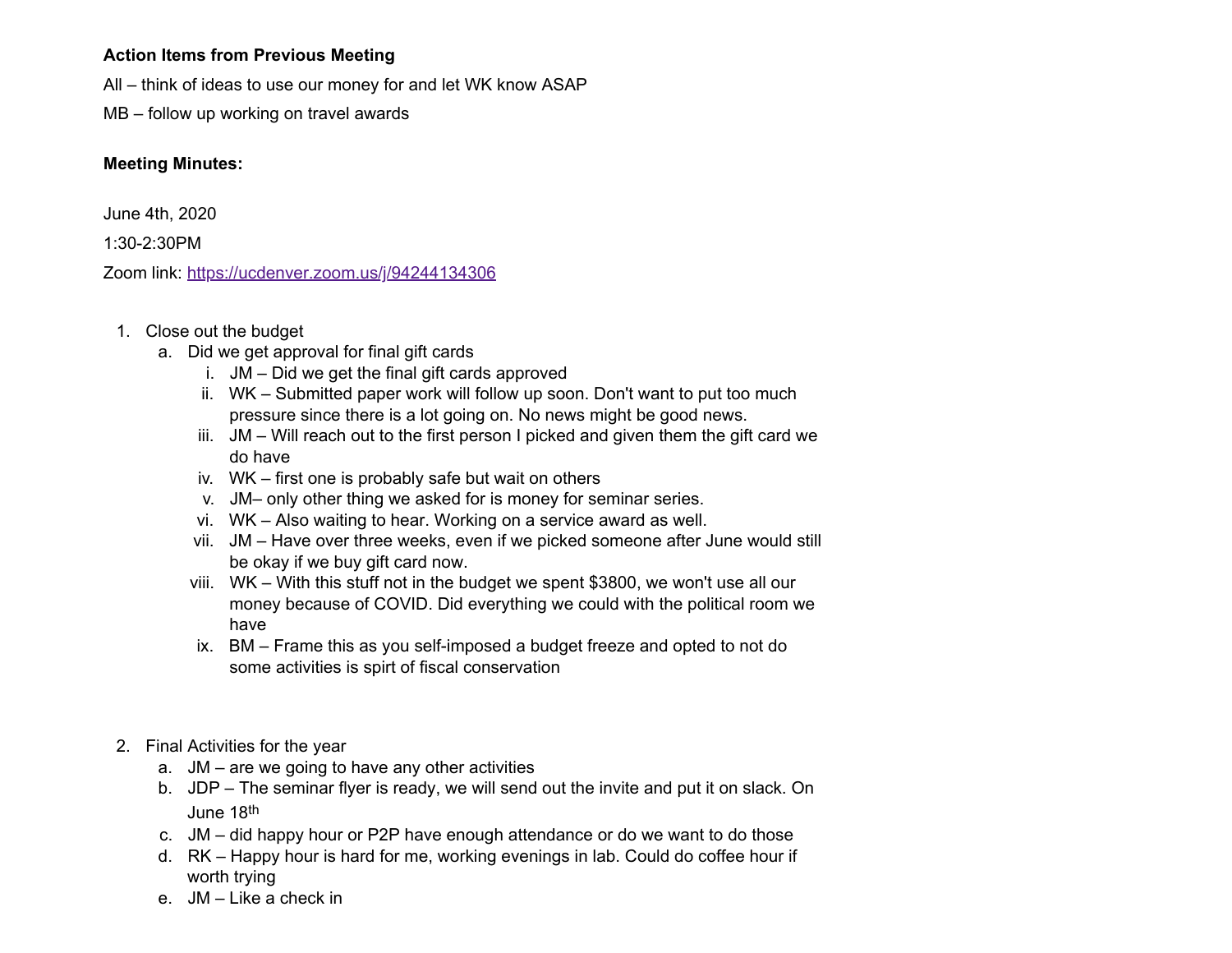- f. BM were those questions in the survey, how postdocs want to engage?
- g. JM I will share the results of the survey. Only 60 responses, most people want seminar series, some did want happy hours and coffee hours to, may be smaller interest which may work better
- h. BM Tough to have virtual happy hour, but also I know a postdoc who moved here a week before the shut down and doesn't know anyone. Wondering how postdocs want to engage. Talking with AIA for setting up breakout rooms for specific conversations in their events. Maybe we set up different topic rooms so people join the room they want to be in. May need some facilitation, maybe not.
- i. JM I think that's a good idea. Maybe a room for questions for current postdocs. Do we have any new postdocs?
- j. BM we have less about 5 per month starting. I am happy to participate in these too. If you though t about what are the kinds of things people want to talk about. Haven't seen others doing this so space you can innovate.
- k. MF Would be nice to have some people moderating.
- l. DM could start with rooms on slack channel
- m. JM Yea, we could try both. Could do breakout rooms, or schedule a topic a week on slack
- n. BM I vote for multiple rooms to keep it smaller. Do infrequent, once a month or once every other month. Could have one of the first be introduction to PDA with each member in a different room, who you are, what you do, what you're thinking of doing, and how they can get involved. Can force people to rotate, lots of space to be creative how you do it.
- o. JM could be cool for the next council, like the networking breakfast with multiple rooms. Target to try to have one of these closer to the end of June. Share list of different rooms to have. Have one of us or from another organization in each room. What time would we do?
- p. MF I think all times are bad (Everyone agrees)
- q. DM Maybe not mid-day transition period.
- r. JDP Our shift is 8-2 and 2-7, will be different for each lab so maybe we can ask on slack
- s. JM we could do a quick slack poll.
- 3. PDRD 2020
	- a. JM Isik isn't here so we will table this for now.
- 4. Elections/next year council
	- a. JM some of you were on the call yesterday, we had a call with 1/3 of people interested in joining PDA. Sent everyone interested a campaign statement to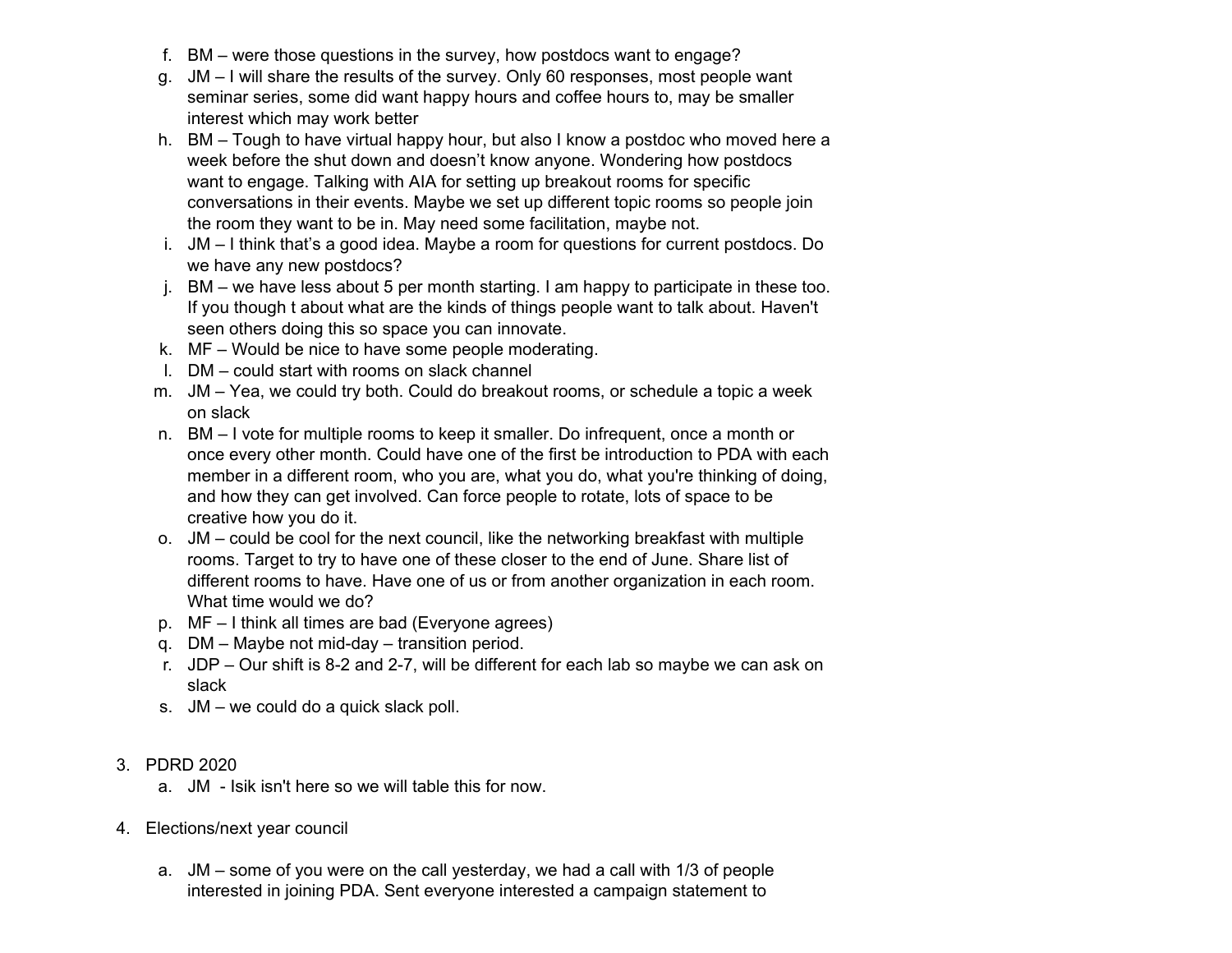complete, if multiple people are interested they can work as a team if they want. We will get campaign statements and then do an online elections – in two weeks, leave it open for a week.

- b. NH good to leave it open longer
- c. JM Kelsey added a note on the website about how the election process works and a call for people to get involved.
- d. MF Good to send out a reminder in email and about the election process
- e. NH Will add in next Digest
- f. JM Then by 20<sup>th</sup> know who is switching over. Do we want to do a transition meeting as the July meeting or separate.
- g. JDP Good to have the transition meeting with everyone. And then first meeting separate in July
- h. JM Usually people meet person they are transition with in person, so maybe a half an hour together and then do breakout rooms after (could also do on own time)
- i. DM I like the breakout rooms, may have questions from general meeting to talk about.
- j. JM If people can't attend then meet up on your own time. If you have an SOP or guidelines please pass them on, if not make them and pass them on. Give any info you can in addition to what you were given
- k. MF Should we put them on the drive?
- l. JM Yes, would be good to document too.
- m. JDP let's wait till list of all new people to set a date.
- 5. Other Business
	- a. JM Dylan had shared a statement about George Floyd and racism, PDA may want to send this out to postdoc community
	- b. DM Something I typed up this morning. Our President Mark Kennedy sent out an email to everyone addressing this and I think the response I saw was very negative towards that, don't know if PDA has presence to do this, but thought it would be a good thing to do
	- c. JM I do like the idea of acknowledging. Don't want it to sound empty. Want it to be meaningful.
	- d. DM did include some links to organizations that had action items.
	- e. BM important to affirm our support, difficult because statements are statements. What you wrote was a lot better than what has been put out there by our organization. CU System level Diversity officer shared an article shew wrote about this that is think does a good job. Important to consider being a voice, using your platform. Want to be intentional about what your writing. Also sending everyone an email a fellow sent that says actional items you can take. Stated well in this email, for